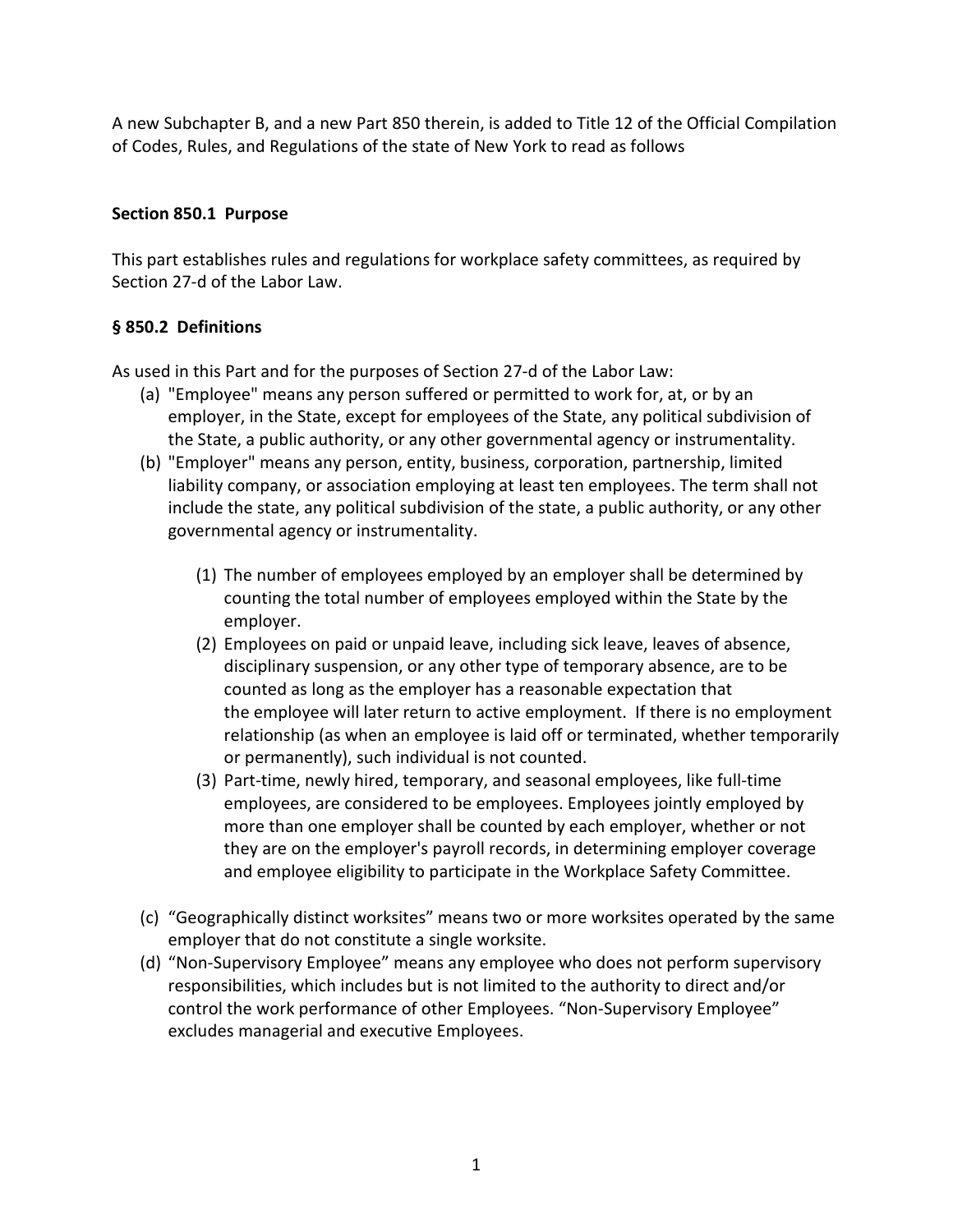- (e) "Notice" shall mean a written, posted, or electronic method of providing information to an individual that is reasonably calculated to provide actual notice but shall not require acknowledgement of receipt.
- (f) "Temporary worksite" means a work location at which no Employee works for fewer than twenty working days.
- (g) "Worksite" means a single, physical location where services, operations or other activities are performed, provided that:
	- (1) Several worksites within a single location or building may exist if separate employers conduct activities within the building. *For example, an office building housing 50 different businesses may contain 50 worksites, and a construction site with employees of several different employers may contain several different worksites.*
	- (2) A worksite may refer to either a single location or a group of contiguous locations in proximity to one another even though they are not directly connected to one another. *For example, groups of structures which form a campus or industrial park or separate facilities across the street from one another owned by the same employer may be considered a single worksite.*
	- (3) Separate buildings or facilities which are not physically connected or are not in proximity to one another may be considered a worksite if they are in reasonable geographic proximity, are used by the employer for the same purpose, and share the same staff or equipment. Where an employer has two separate locations in the same geographic area and the purpose of one location is to support the operations of the other location, and this support requires travel between the two locations, the two locations will be considered a worksite.
	- (4) Contiguous buildings or sites occupied by the same employer that have separate management, produce different products or provide different services, and have separate workforces do not constitute a single worksite. However, all operations of an Employer within the same building will be considered a single worksite. For example, an Employer that operates offices on numerous floors of a single building is operating a single worksite.
	- (5) Non-contiguous sites in the same geographic area that have separate management, produce different products or provide different services, and have separate workforces do not constitute a single worksite.
	- (6) The worksite of employment for employees whose primary duties require travel from point to point, who telecommute, are out stationed, or whose primary duties involve work outside any of the employer's regular employment sites (e.g., railroad employees, bus drivers, salespersons), shall be the worksite to which they are assigned as their employer's home base, from which their work is assigned, or to which they report.
	- (7) The term "Worksite" shall not include a Temporary worksite as defined in this section.

## **§ 850.3 Workplace Safety Committees**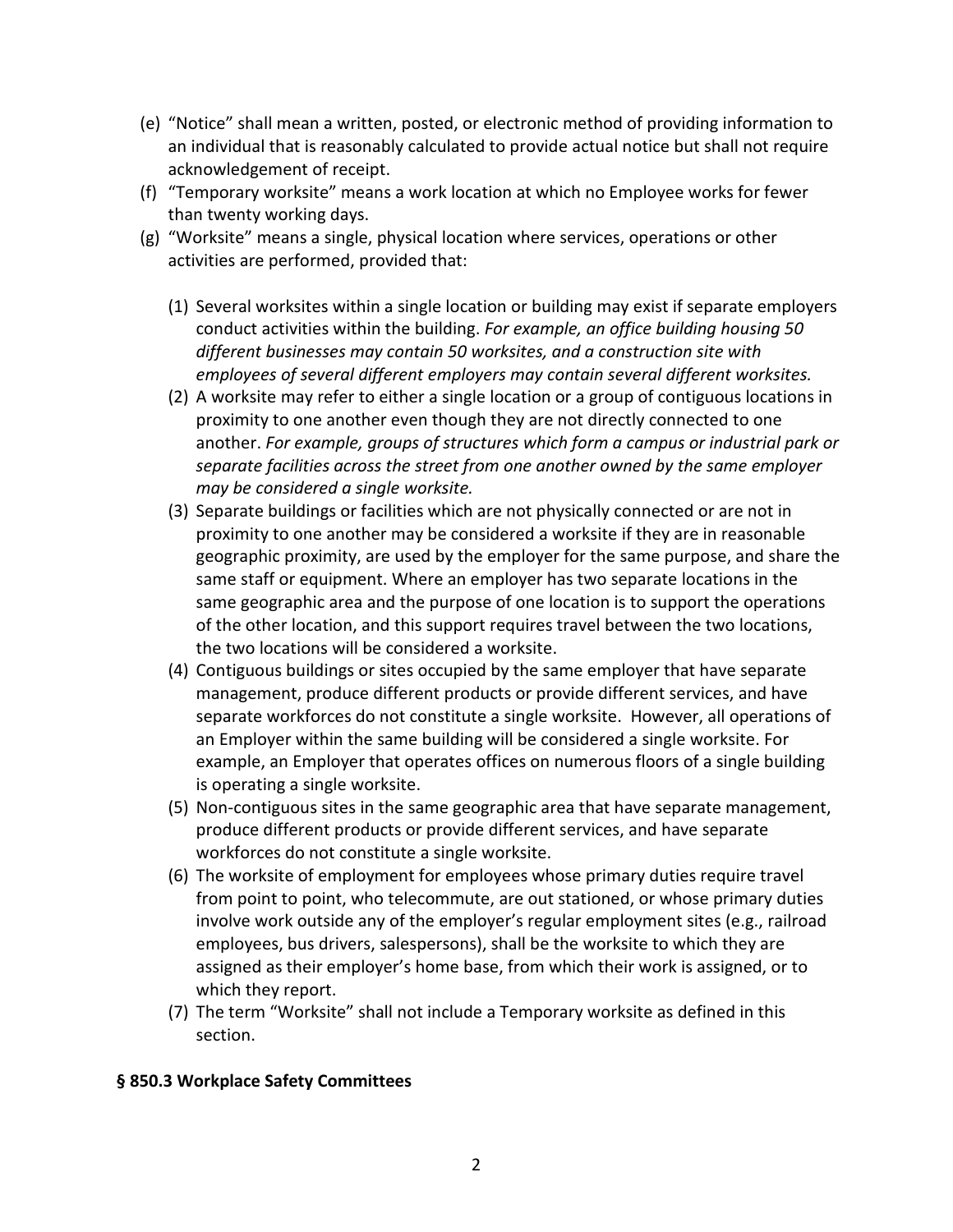- (a) Establishment:
	- (1) Workplace safety committees may be established for each worksite following a written request for recognition by at least two non-supervisory employees who work at the worksite. Multiple requests for committee recognition shall be combined and treated as a single request to form a committee. For example, two separate written requests by individual non-supervisory employees who work at the worksite shall be considered a qualifying written request for recognition by at least two non-supervisory employees.
	- (2) Upon the receipt of a request for recognition, employers shall respond to such request with reasonable promptness. Requests for committee recognition received after a committee has been recognized by an employer shall be denied and referred to the committee. Requests for committee recognition where an employer already has a workplace safety committee that is otherwise consistent with the requirements of Section 27-d and this Part may be denied and referred to said committee.
	- (3) Within five days of recognition, employers shall provide notice to all employees at the worksite of the recognition.
	- (4) Employers shall not interfere with the selection of the non-supervisory employees of a workplace safety committee.
	- (5) Workplace safety committees representing geographically distinct worksites may also be formed by non-supervisory employees in accordance with the provisions set forth in this section, including by non-supervisory employees who regularly work in multiple or different geographically distinct worksites. For example, non-supervisory employees of a traveling show may form a committee to represent the geographically distinct worksites the show travels within the State.
	- (6) Workplace safety committees shall be authorized to perform the functions set out in Section 27-d.
- (b) Composition:
	- (1) Workplace safety committees shall be comprised of not less than two nonsupervisory employees and not less than one employer representative. The ratio of non-supervisory employees to employer representatives shall not be less than two non-supervisory employees to one employer representative at any given time.
	- (2) Non-supervisory employees at a worksite without a collective bargaining agreement in place shall be selected by and amongst the employer's non-supervisory employees as determined by the non-supervisory employees of the employer. Examples of methods to select non-supervisory employees include, but not limited to, self-selection, nomination by co-workers, and elections. At a worksite where there is a collective bargaining agreement in place, the collective bargaining representative shall select the employee representatives, who may be any nonsupervisory employee or employee covered by the collective bargaining agreement.
	- (3) Workplace safety committees shall have a maximum of 12 members, inclusive of non-supervisory employees and employer representatives, or one-third of the total number of employees at a worksite, whichever is fewer, except that workplace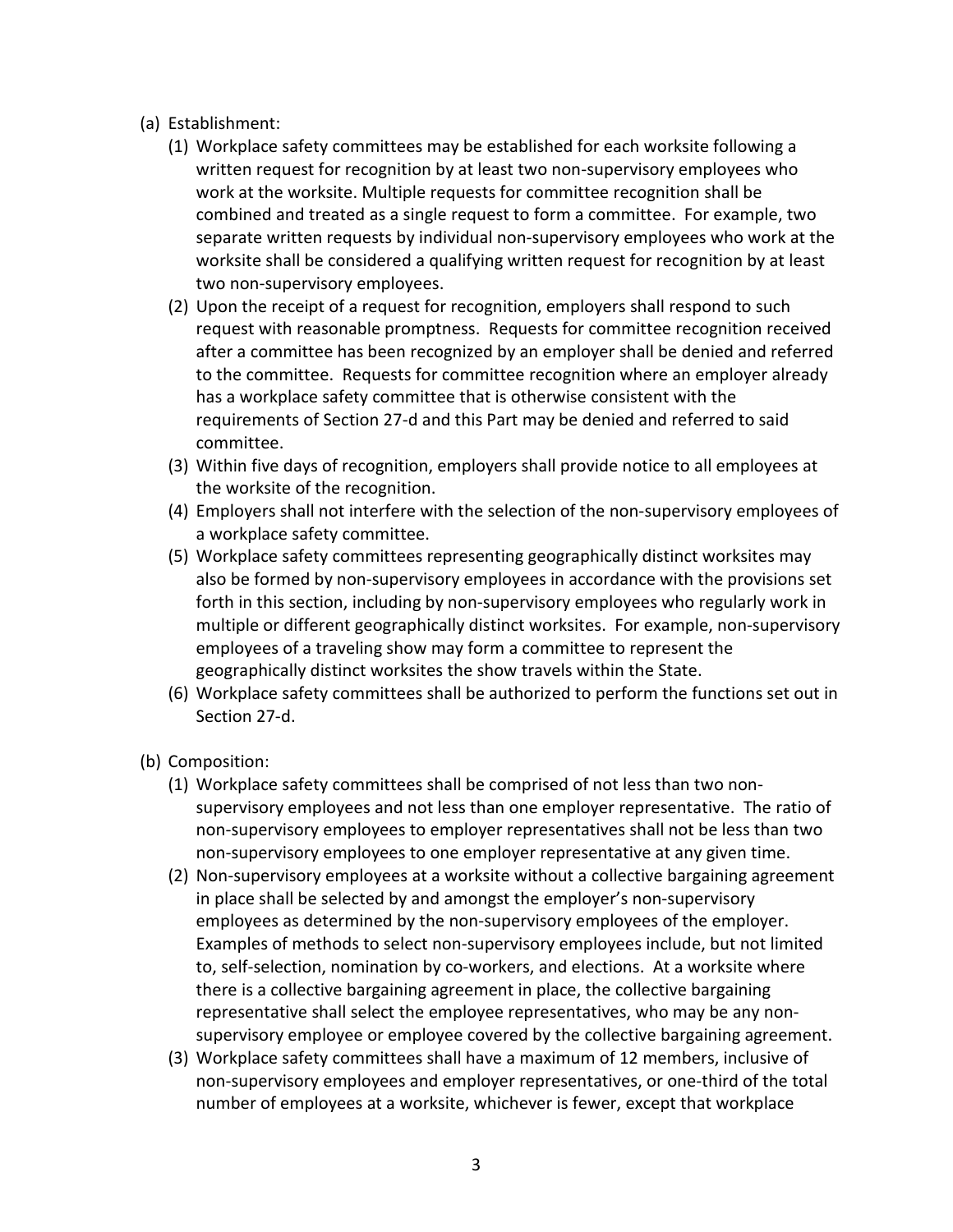safety committees at worksites that have fewer than 10 employees shall have 3 members.

- (4) Workplace safety committees shall be co-chaired by a non-supervisory employee and an employer representative.
- (5) No non-supervisory employee may be a member of two different workplace safety committees for the same employer.
- (c) Rules:
	- (1) Workplace safety committees may take actions as a committee in a manner consistent with any rules or procedures adopted by the committee. If no rules or procedures are adopted by the committee, the committee may take action only by majority vote.
	- (2) Workplace safety committees may establish rules or bylaws, provided that such operating procedures are consistent with this Part and Section 27-d of the Labor Law. Such rules and bylaws may include but are not limited to procedures for the selection of new members, terms of members, and the training of new members. Bylaws that exceed or conflict with the tasks authorized by Section 27-d(4) of the Labor Law shall be considered ultra vires.
	- (3) Workplace safety committees may provide for an official training opportunity for committee members provided, however, that such training shall not, for any member, exceed four hours in any calendar year. Such official training shall be without loss of pay to committee members.
	- (4) Meetings shall be scheduled in accordance with rules adopted by the workplace safety committee, otherwise by agreement of the co-chairs.
	- (5) Meetings shall be scheduled at times that do not unreasonably conflict with the Employer's business operations.
	- (6) Meetings may be conducted at least once per quarter for not longer than two work hours in total for all meetings per quarter. Time spent during work hours for any such meetings shall be considered hours worked. Nothing in this Part shall restrict a workplace safety committee's ability to conduct additional meetings beyond the meeting or meetings that consist of two work hours in total per quarter, but they must be conducted outside of work hours and do not constitute hours worked, except with permission of the Employer.
	- (7) Workplace safety committees, through the co-chairs, shall be responsible for notifying the employer of changes to the membership of the committee.
	- (8) Nothing in this Part shall be construed to restrict an employer's ability to prohibit the performance of committee duties during work hours, except during quarterly committee meetings. Employees' work on workplace safety committee matters, aside from quarterly meetings, may not interfere with the performance of their work responsibilities.

## **§ 850.4 Employer Obligations.**

(a) After the establishment of a workplace safety committee, employers shall: